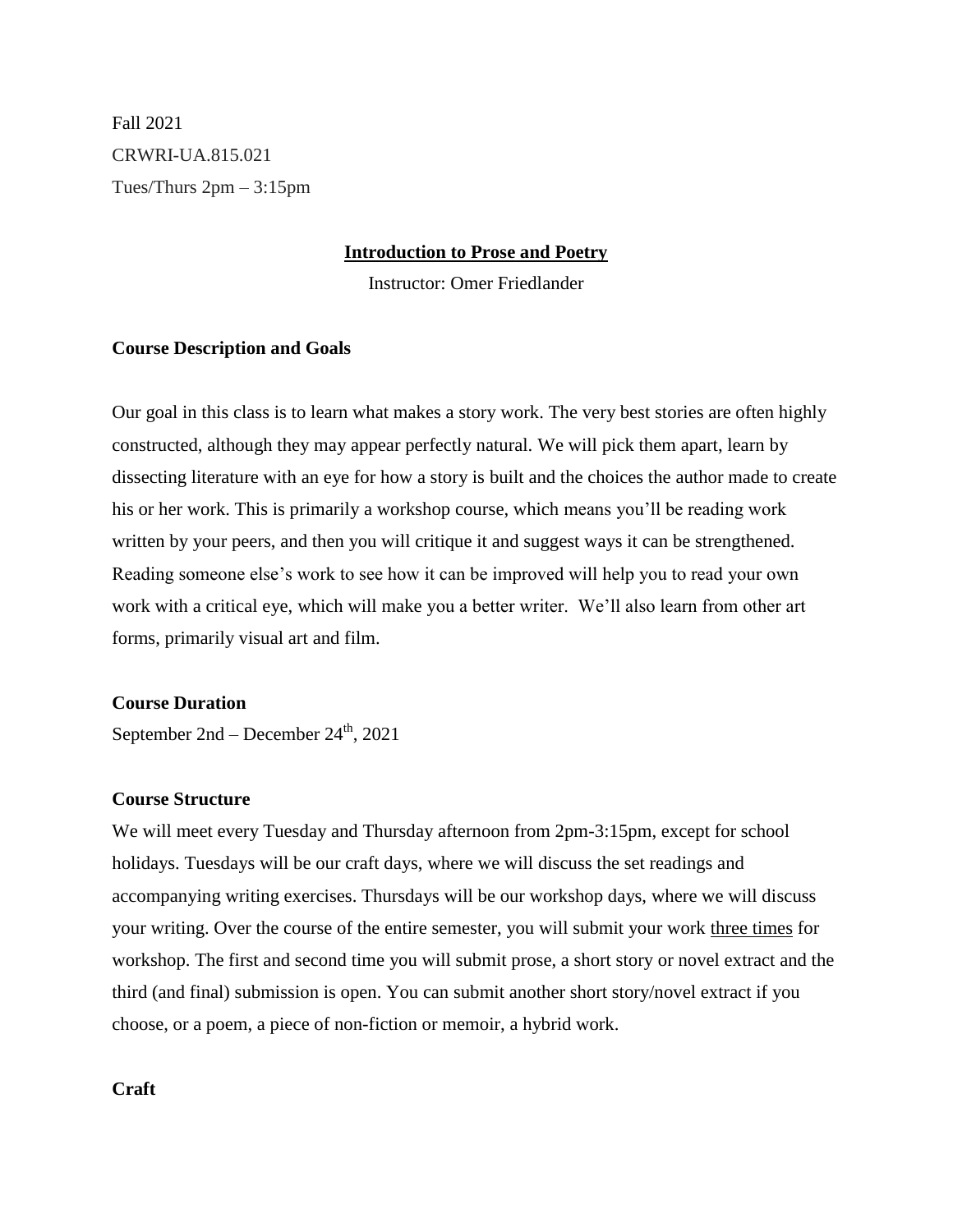Remember: good writers are primarily good readers. Each week's craft class will be centered on a certain topic. For example: Character, Plot, Setting, Objects in Fiction, and so on. I'd like you to read the assigned work beforehand with this topic in mind. I will provide PDF copies of the reading in advance. Before every week's craft class, I would like you to choose **at least five sentences** from the assigned reading which you either liked or didn't like, and most importantly tell me why. This is an assignment I got from an excellent teacher I had, David Lipsky. There's no right answer, but it's important for us to know why we enjoyed (or didn't) a particular phrase or word choice, so we can learn to use it (or avoid it) in our own work.

Finally, please note that this is a provisional syllabus, subject to change. If there's anything you would like for me to add to the reading list, please get in touch with me and we'll try to make it work.

#### **Workshop**

If your group is handing in work, you will turn in your workshop submissions to class one full week before your upcoming workshop. Story submissions should be 4-8 pages of prose, in 12 point font, Times New Roman and double-spaced. Do not feel any pressure to write to the word limit (or over it) – short work can be just as powerful.

Every week, the writers being workshopped will answer a few questions to help guide the discussion in class. This is a strategy my wonderful teacher, Hannah Tinti, used in her workshop and I found it incredibly helpful. The questions are:

- 1. What was the first image or idea that sparked your imagination and got you to sit down and write this piece?
- 2. How many drafts are you in?  $(1<sup>st</sup>, 3<sup>rd</sup>, 20<sup>th</sup>)$
- 3. What are you struggling the most with right now with this piece? Where could you use some guidance?

#### **Final Portfolio**

On the last day of class, you will hand in a final portfolio of revised versions of your workshop pieces. Throughout the semester, we will discuss revision strategies. If the first draft is you trying to explain to yourself what you're writing about, the revision stage is where the piece really takes shape.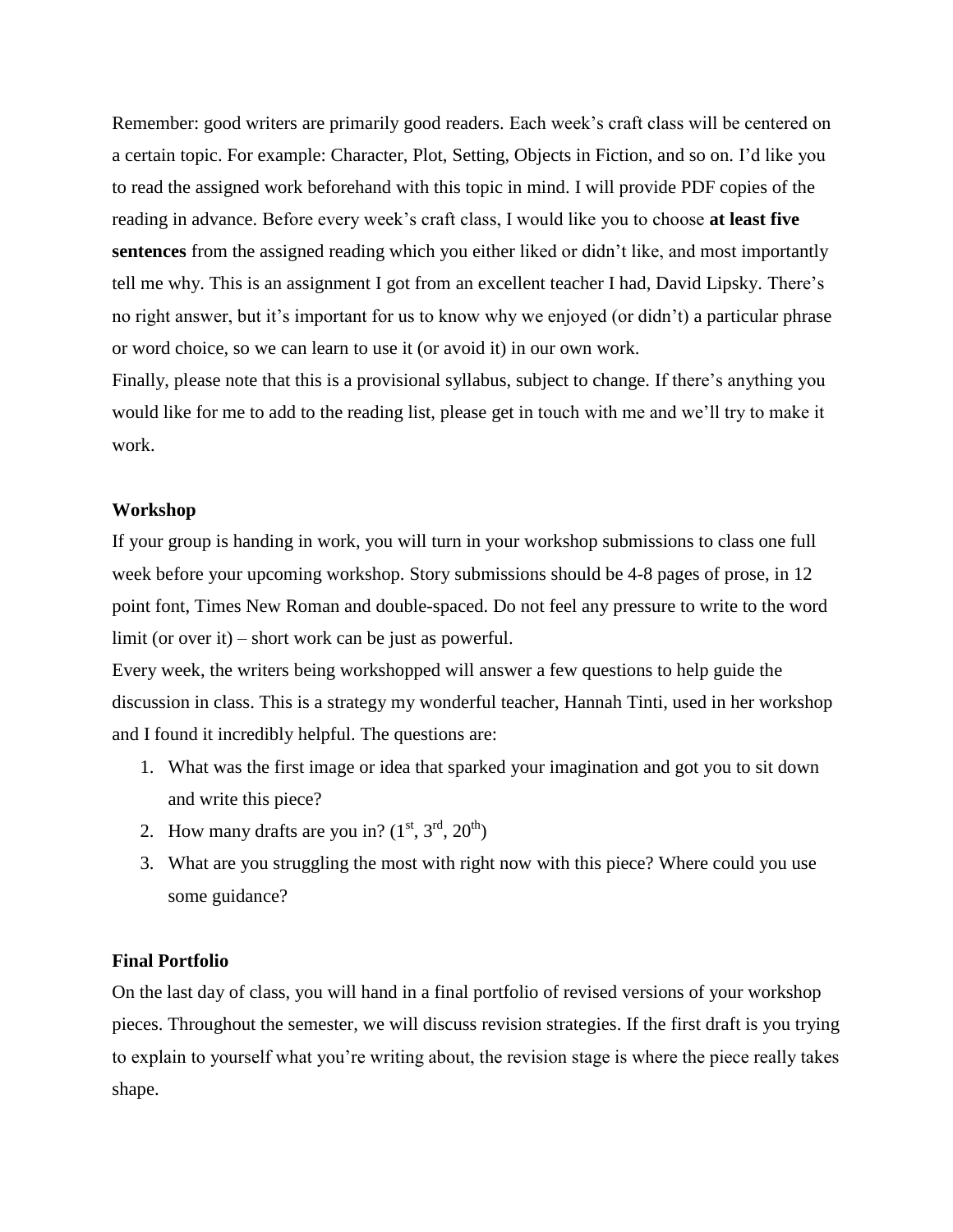#### **Grading**

Participation (includes writing feedback letters, in-class discussion, attendance): 30% Non-Workshop Assignments (includes craft assignments and writing prompts) 20% Workshop Assignments (Weekly hand-ins) 30% Portfolio (final revised, proof-read version of your workshop pieces) 20%

# **Extra Credit**

If possible, attend a literary event, museum or gallery exhibition or music concert and write a review of it (1-2 pages). Your grade will be bumped up half a mark.

#### **Attendance Policy**

This class is discussion-based and so attendance is very important, especially on workshop days. Students should arrive on time, and be ready for discussion. All students are allowed one unexcused absence, but all absences beyond that will drop your letter grade by a third. If you are more than 15 minutes late, that will count as an unexcused absence.

#### **Participation**

For craft days, please email me your five sentences beforehand and be ready to discuss. We will also do in-class writing exercises.

For workshop days, please bring a marked-up copy of classmates' piece, as well as a feedback letter. Before class meets, you should email your line-edit notes and feedback letter both to the students being workshopped and to me. Your line-in comments can be input via track changes in Word. Your line-in comments should include notes on grammar/spelling, facts or logistical aspects that need to be clarified, questions about characters, setting or plot, suggestions of cuts, additions or re-arranging of text.

Your feedback letter to the writer should be around a single page. It should include what worked for you and what you remembered most about the piece, what were your biggest overall questions, and suggestions for how to resolve at least one of the questions you brought up.

#### **Technology**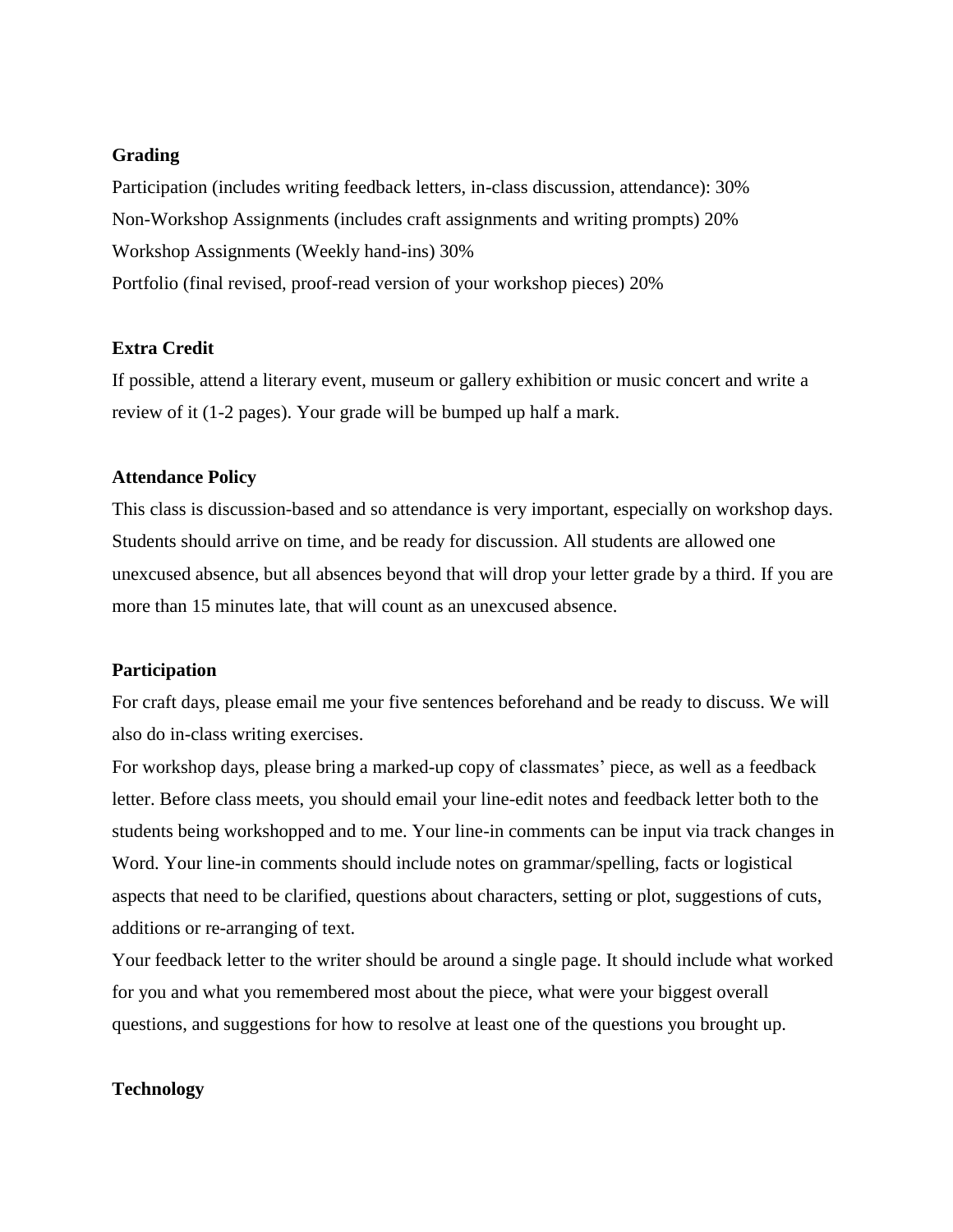Phones should be turned off. If you need to use a laptop, please let me know. Otherwise, a notebook and a pen is all you need.

#### **Academic Honesty**

There's zero tolerance for plagiarism. If you are struggling with turning in an assignment, please get in touch with me, rather than considering plagiarism.

#### **Disability Disclosure Statement**

Academic accommodations are available to any student with a chronic, psychological, visual, mobility, learning disability, or who is deaf or hard of hearing. Students should please register with the Moses Center for Students with Disabilities at 212-998-4980.

NYU's Henry and Lucy Moses Center for Students with Disabilities 726 Broadway, 2nd Floor New York, NY 10003-6675 Telephone: 212-998-4980

Voice/TTY Fax: 212-995-4114

Web site:<http://www.nyu.edu/csd>

#### **Student Wellness Policy**

Unless there is explicit evidence in workshop that the speaker of a work is the writer themselves, we assume the speaker is fictional. However, certain content relating to murder, depression, suicide, sexual assault, or severe mental distress, such as seems to be a possible cry for help, will likely catch my attention. Please send an email putting this work in context before submitting work, especially for workshop, that may be interpreted as such. If you do feel you need someone to talk to at any point in the semester, please feel safe to reach out to me and I can guide you to the NYU Wellness Center. I am always available via email, please feel free to reach out at any time.

#### **Office Hours**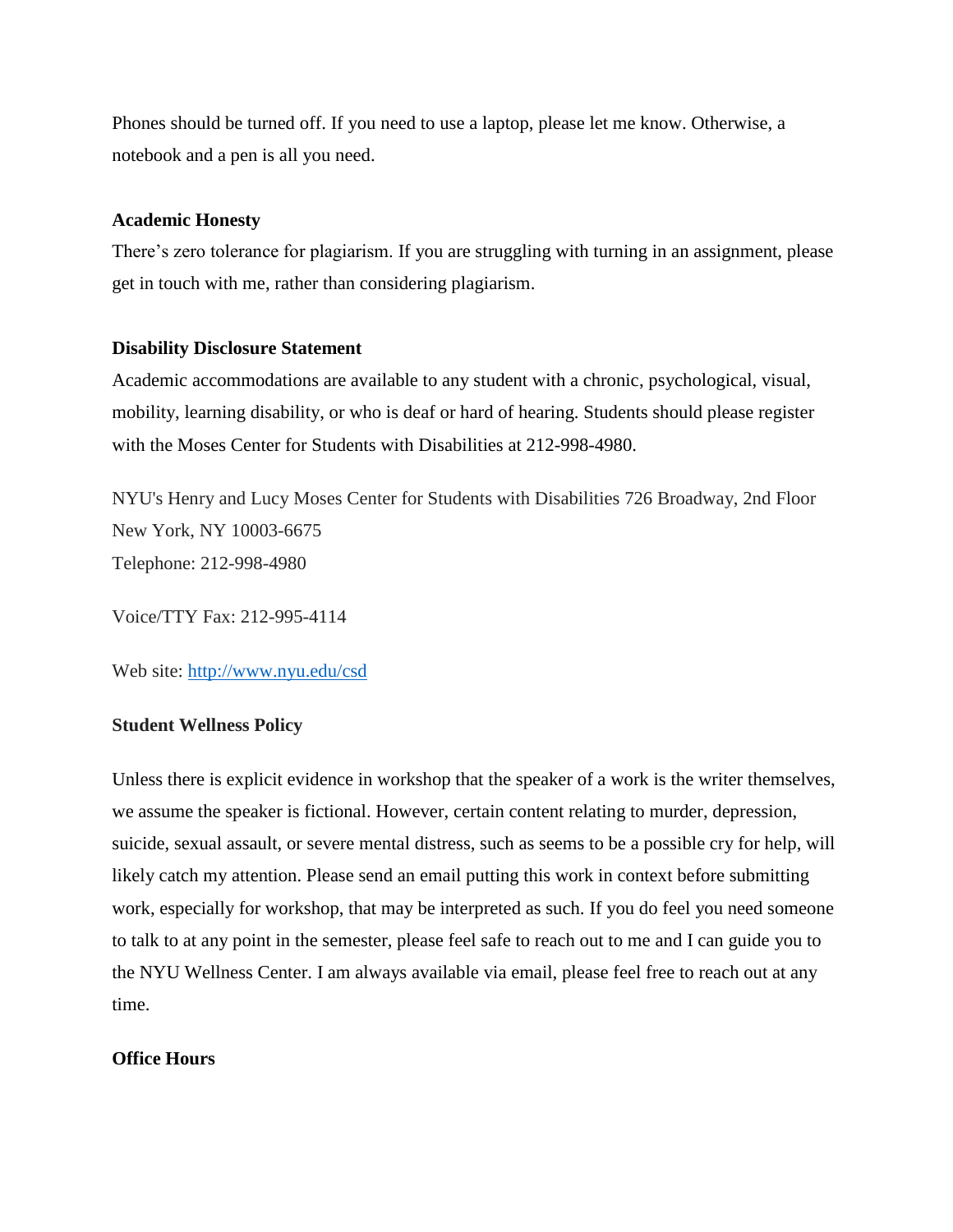TBD

# **Course Calendar**

# **Week One:**

# THURSDAY, September 2<sup>nd</sup>:

We will introduce ourselves, go over the course syllabus, and assign workshop groups (A–D).

James Baldwin on the Artist's Struggle for Integrity (audio)

# **Week Two:**

# TUESDAY, September 7<sup>th</sup>: CRAFT – Story Structure

Story structure is the order and shape of a narrative. While plot is what happens in the story, structure is how this information is delivered to the audience. We will look at several different models for stories, such as jokes and fairy tales, for three-part structures and five-part structures.

# Reading:

'A Temporary Matter' Jhumpa Lahiri

'Sticks' George Saunders

'Creative Writing' Etgar Keret

Watch: Kurt Vonnegut on the Shape of Stories

# THURSDAY, September 11<sup>th</sup>: WORKSHOP

We will mock-workshop an early version of Raymond Carver's famous story 'What We Talk About When We Talk About Love.' This early version is called 'Beginners.' We'll also talk about the kinds of edits made by Gordon Lish, Carver's famous editor. This will be helpful to us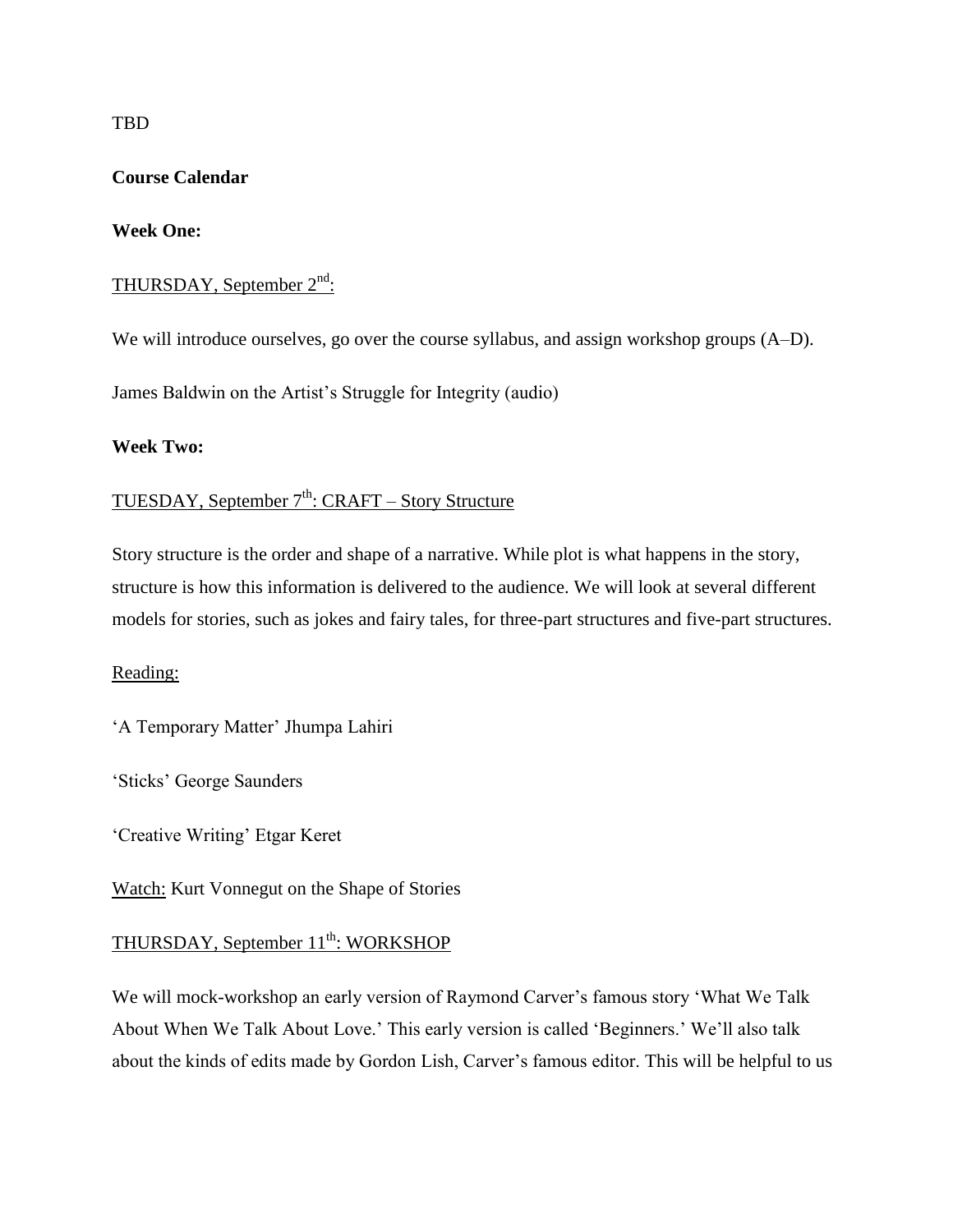when we think of how to provide useful feedback to each other in a respectful and encouraging way.

# Reading:

'Beginners' / Raymond Carver (extract)

'What We Talk About When We Talk About Love' / Raymond Carver (extract)

'Rough Crossings: The Cutting of Raymond Carver' / Simon Armitage (extract)

# **Week Three:**

# TUESDAY, September 14<sup>th</sup>: CRAFT – Beginnings, Openings, Leads

We will talk about different kinds of opening strategies for stories. What catches your attention, makes you want to keep reading, and what doesn't. We will talk about set-up and how to ground your reader. We will discuss how the opening to your story is an invitation, and why first impressions are important.

# Reading:

'White Angel' Michael Cunningham

'The Little Knife' Michael Chabon

# THURSDAY, September 16<sup>th</sup>: WORKSHOP Group A

#### **Week Four:**

# TUESDAY, September 21<sup>st</sup>: CRAFT – Character Development

From my teacher, Hannah Tinti, I learned about 'The Superhero Test' – a great way to know if your character is working or not. In this class, we will create our own characters / super-heroes.

#### Reading: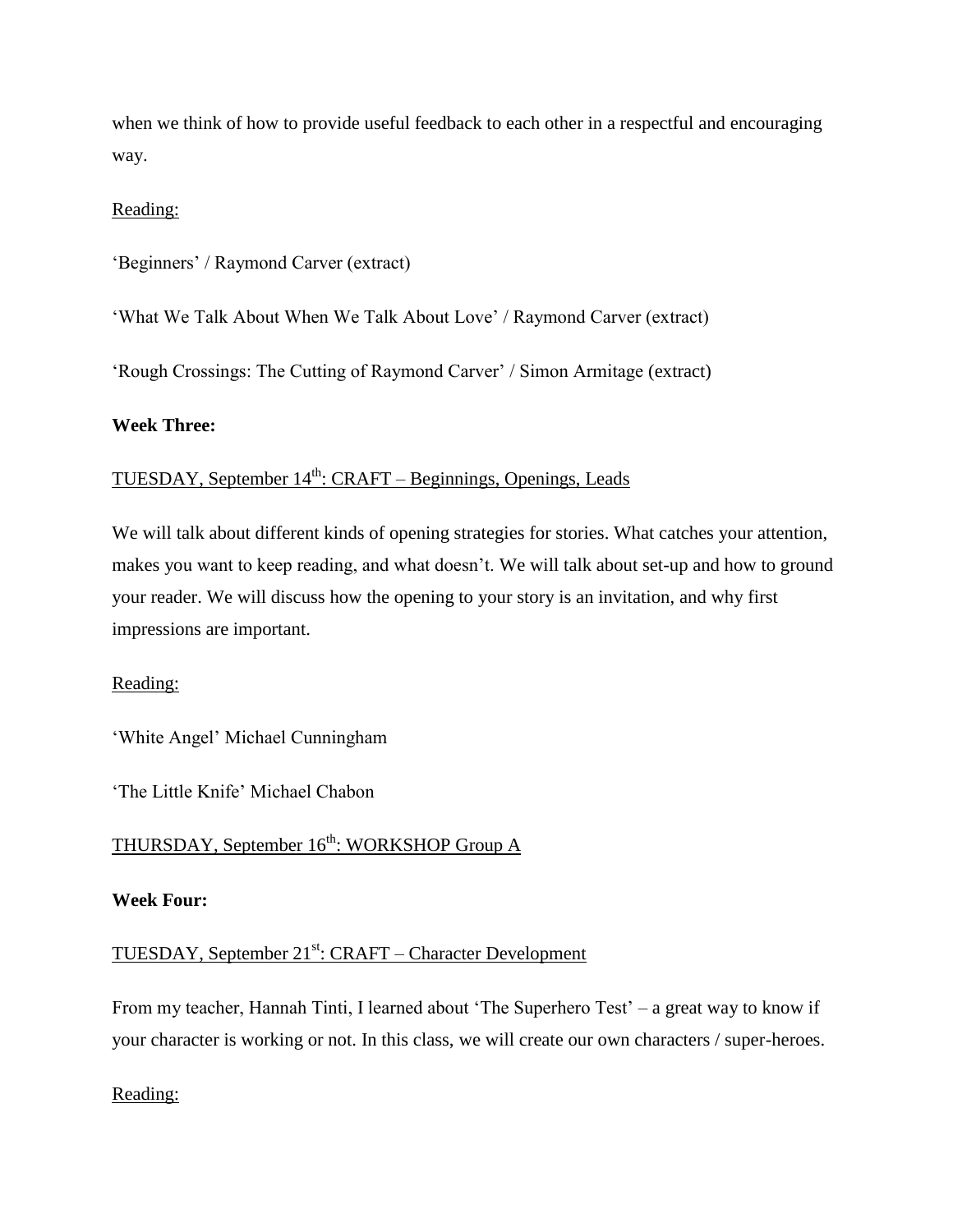'The Gilgul of Park Avenue' Nathan Englander

'Sonny's Blues' James Baldwin

Character / James Wood (extract from 'How Fiction Works')

Watch: George Saunders on Story (and asking questions of his characters)

# THURSDAY, September 23rd: WORKSHOP Group B

# **Week Five:**

# TUESDAY, September  $28<sup>th</sup>$ : CRAFT – Setting

For our class on setting, we will discuss world-building, research and the importance of maps. Then, we'll even draw our own maps. If possible and the weather permits, we'll have this class outside – to change up our own setting a bit!

# Reading:

'Clifton's Place' Jamel Brinkley

'The Hunter's Wife' Anthony Doerr

'Paris' Lorrie Moore

THURSDAY, September 30<sup>th</sup>: WORKSHOP Group C

# **Week Six:**

# TUESDAY, October 5<sup>th</sup>: CRAFT – Point of View and Voice

We will discuss the different points-of-view available to us as storytellers, the different effects of first, second and third person POV, the idea of narrative distance: a close-up/zoom, medium-shot or crane-shot. We will also discuss 'voice': the style, tone and mood of the story.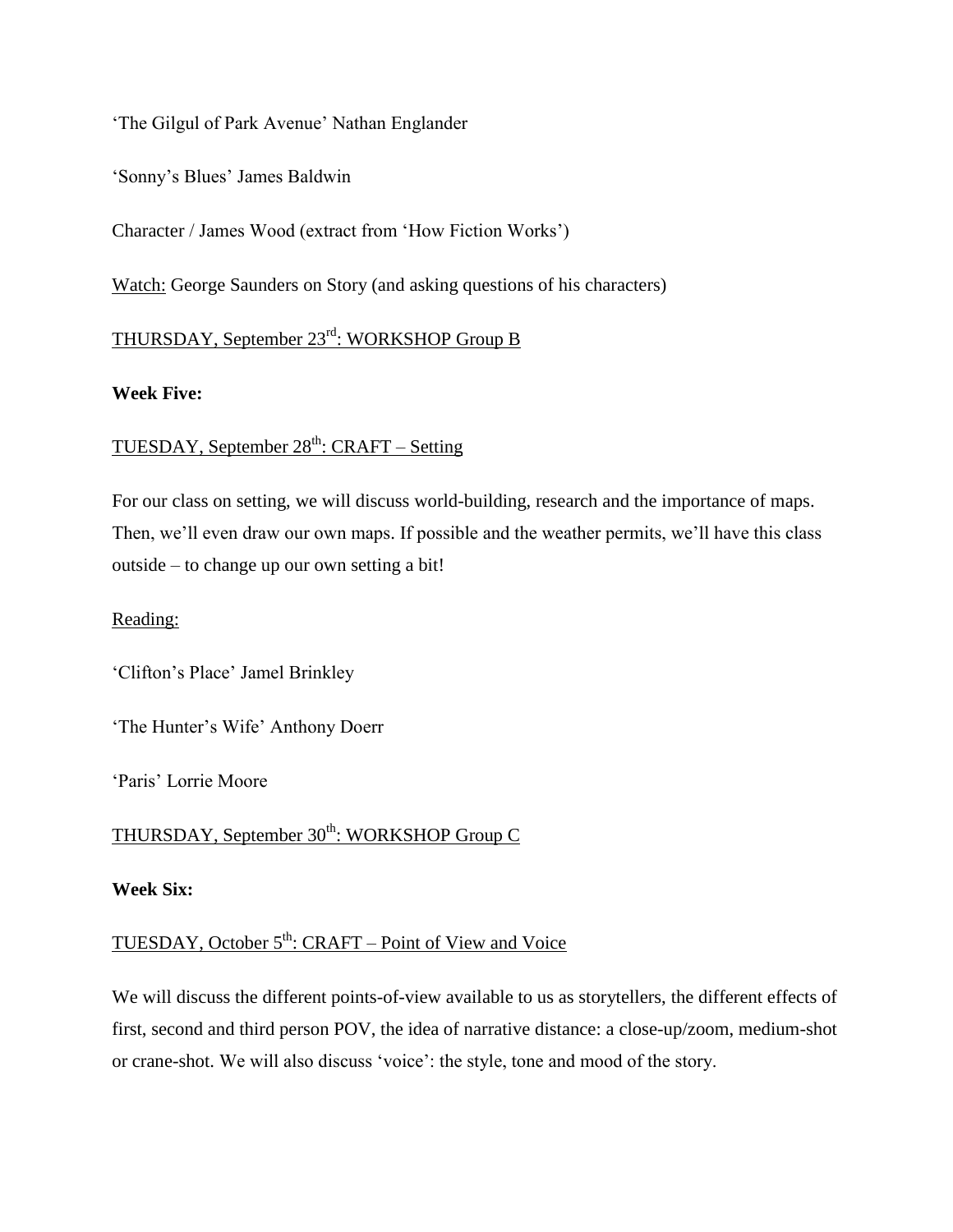# Reading:

'Crazy They Call Me' Zadie Smith

'Seven' Edwidge Danticat

'The Husband Stitch' Carmen Maria Machado

*Narrating /* James Wood (extract from 'How Fiction Works')

# THURSDAY, October 7<sup>th</sup>: WORKSHOP Group D

# **Week Seven:**

# <u>TUESDAY, October 12<sup>th</sup>: LEGISLATIVE MONDAY – NO CLASS</u>

# THURSDAY, October 14<sup>th</sup>: WORKSHOP Group A

# **Week Eight:**

# TUESDAY, October 19<sup>th</sup>: CRAFT – Dialogue

First, we'll learn all about what makes *bad* dialogue. There are many pitfalls when writing dialogue. We'll learn about some of the more common mistakes writers make and write the worst dialogue we can think of! Then, we'll start thinking of what makes good and effective dialogue. One of the best ways to learn to write good dialogue is through film and TV– we'll be looking at some examples in class.

# Reading:

'Edgemont Drive' E.L. Doctorow

'The Smoker' David Schickler

# THURSDAY, October 21<sup>st</sup>: WORKSHOP Group B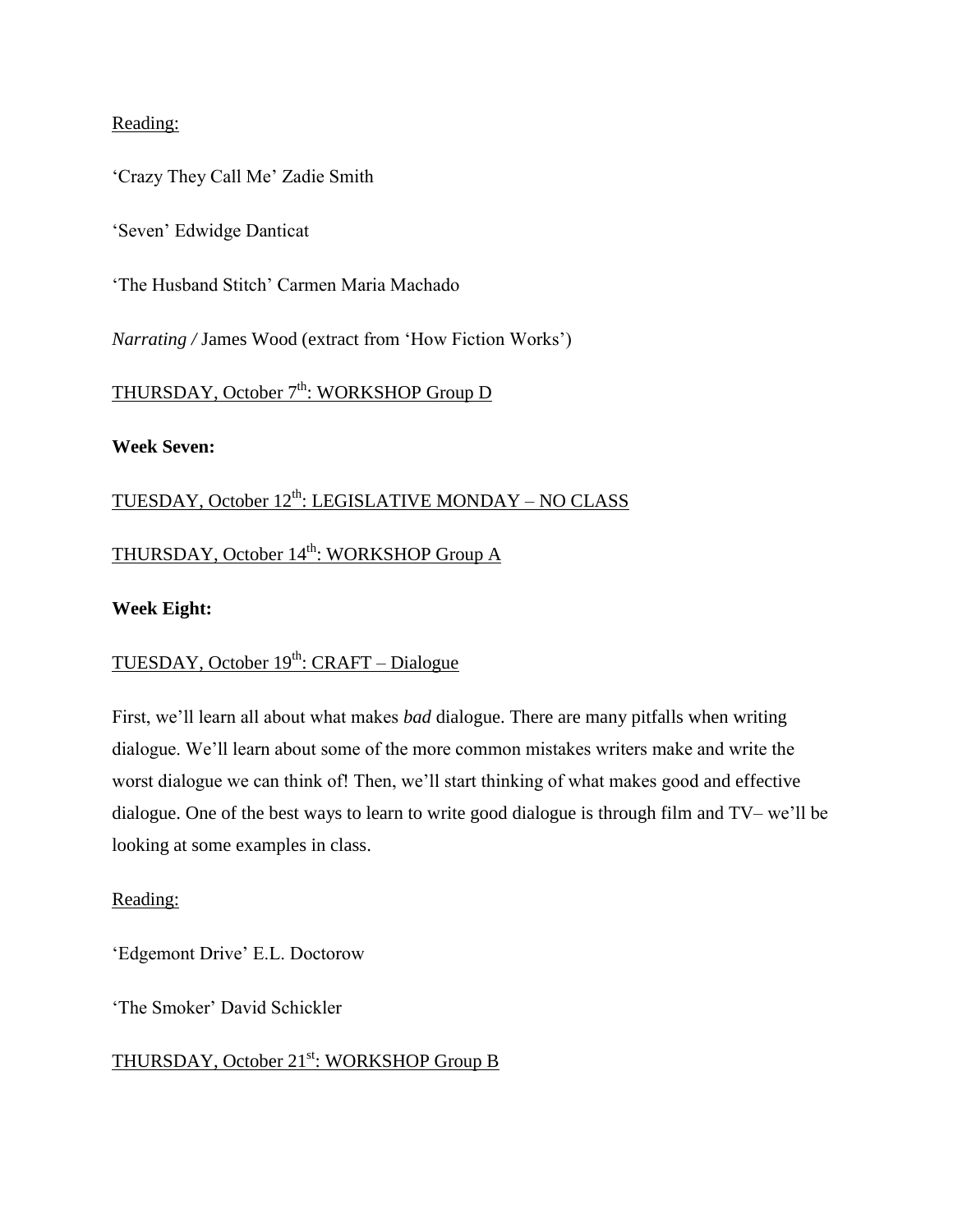#### **Week Nine:**

# TUESDAY, October 26<sup>th</sup>: CRAFT – Objects in Fiction

We will discuss the use of objects in fiction – how do writers use specific, physical objects to deepen characterization and advance the narrative? An entire story, even a novel, can revolve around a particular object. For class, we will each bring an object to share for a writing prompt and discussion.

# Reading:

'Found Objects' Jennifer Egan

'The Things They Carried' Tim O'Brien

# THURSDAY, October 28<sup>th</sup>: WORKSHOP Group C

#### **Week Ten:**

# TUESDAY, November 2<sup>nd</sup>: CRAFT – Description and Detail

We will discuss how the right detail and a precise description creates authority on the page. We will discuss Chekhov's famous principle – 'If in the first act you hang a pistol on the wall, then in the following one it should be fired' – but in reverse. If you fire a pistol at the end of your story, make sure to plant one in the beginning of your story. Finally, we will train our eye with a drawing exercise. The important thing is not your drawing skills, but your attention to detail.

# Reading:

'The Blind' Sigrid Nunez

'Cathedral' Raymond Carver

THURSDAY, November 4<sup>th</sup>: WORKSHOP Group D

**Week Eleven:**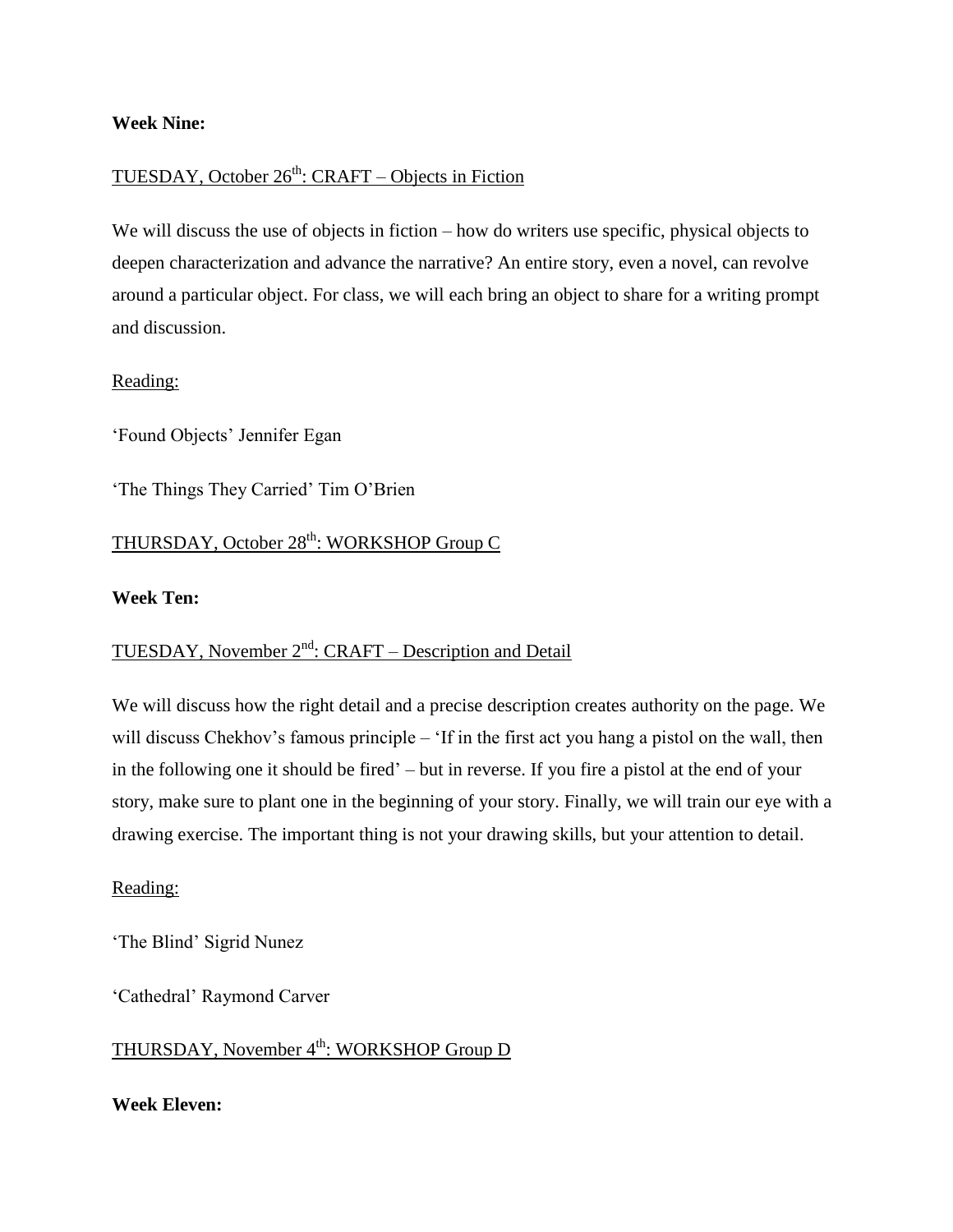# TUESDAY, November 9<sup>th</sup>: CRAFT – Narrative Time

We will talk about different kinds of narrative time: elongated time, condensed time, summary and scene, flashbacks and other narrative tricks.

# Reading:

'The Bear Came Over the Mountain' Alice Munro

'Bullet in the Brain' Tobias Wolff

# THURSDAY, November 11<sup>th</sup>: WORKSHOP Group A

# **Week Twelve:**

# TUESDAY, November 16<sup>th</sup>: CRAFT – Ekphrastic Poetry

In this class, students will choose from a variety of museum postcards of illustrations, paintings, sculptures. Each student will write a response in the form of a poem to at least one of the postcards.

# Reading:

'Landscape with the Fall of Icarus' William Carlos Williams

'In the Musee des Beaux Arts' W.H. Auden

'Ode on a Grecian Urn' John Keats

THURSDAY, November 18<sup>th</sup>: WORKSHOP Group B

**Week Thirteen:**

TUESDAY, November 23rd: CRAFT – Memoir and Non-Fiction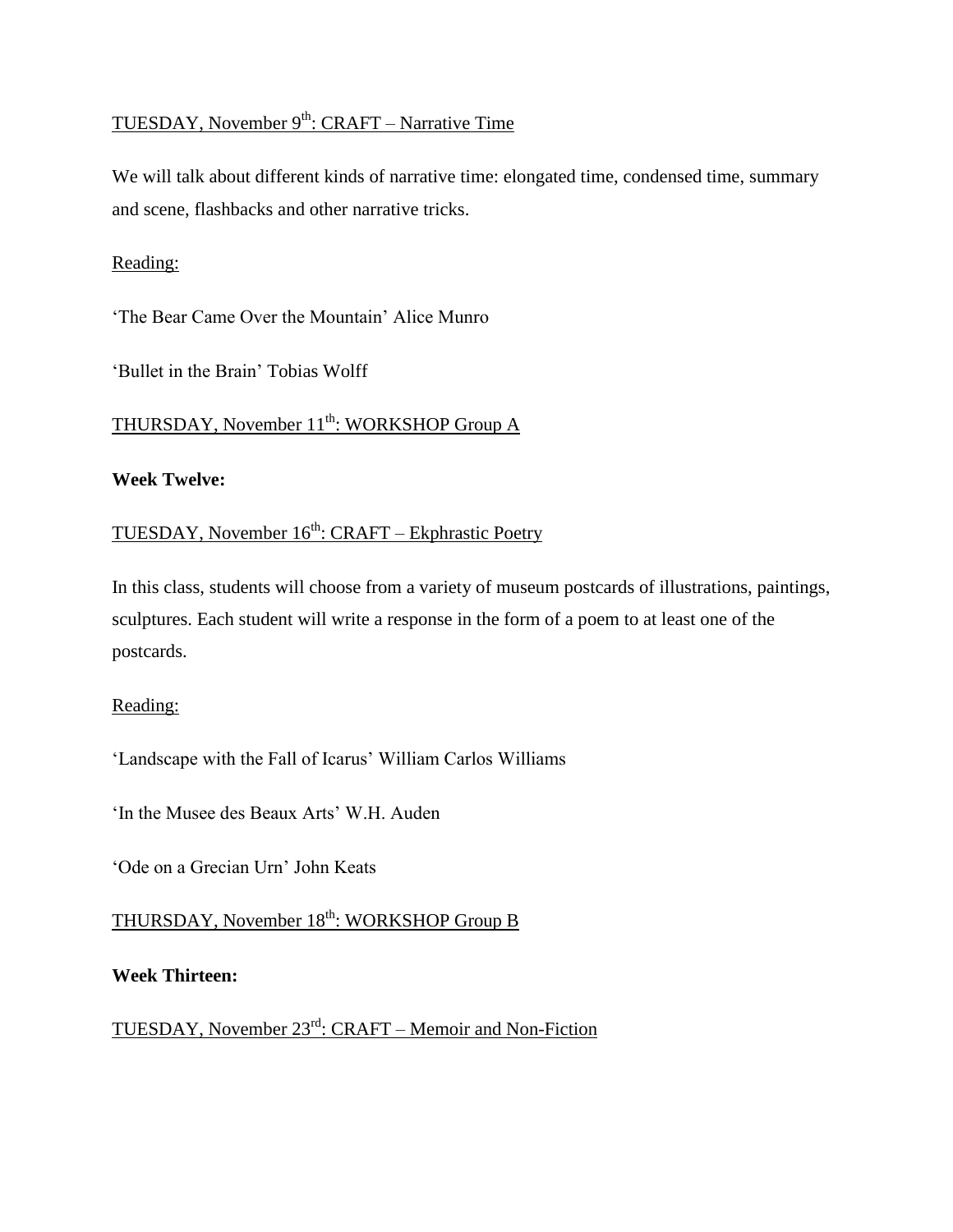In this class, students will either write about the strangest job they ever did, in the spirit of Sedaris's piece, or about moving into a new home/planting a new garden a la Alexander Chee.

# Reading:

'The Rosary' Alexander Chee

'SantaLand Diaries' David Sedaris

Watch: Writing Advice from Jason Reynolds (Lesley University Commencement speech)

# <u>THURSDAY, November 25<sup>th</sup>: THANKSGIVING BREAK – NO CLASS</u>

# **Week Fourteen:**

# TUESDAY, November  $30<sup>th</sup>$ : CRAFT – Image and Text Hybrid

In this class, we will explore hybrid works which combine both image and text. We will make our own hybrid text, combining images and words.

# Reading:

'A Primer for the Punctuation of Heart Disease' Jonathan Safran Foer

# THURSDAY, December 2<sup>nd</sup>: WORKSHOP Group C

# **Week Fifteen:**

# TUESDAY, December  $7<sup>th</sup>$ : The Business of Writing

In this class, we will discuss the business side of writing: how to submit to literary magazines, query agents and apply to residencies. We'll also talk about how to deal with rejection and why all that matters is persistence: don't give up!

# THURSDAY, December 9<sup>th</sup>: WORKSHOP Group D